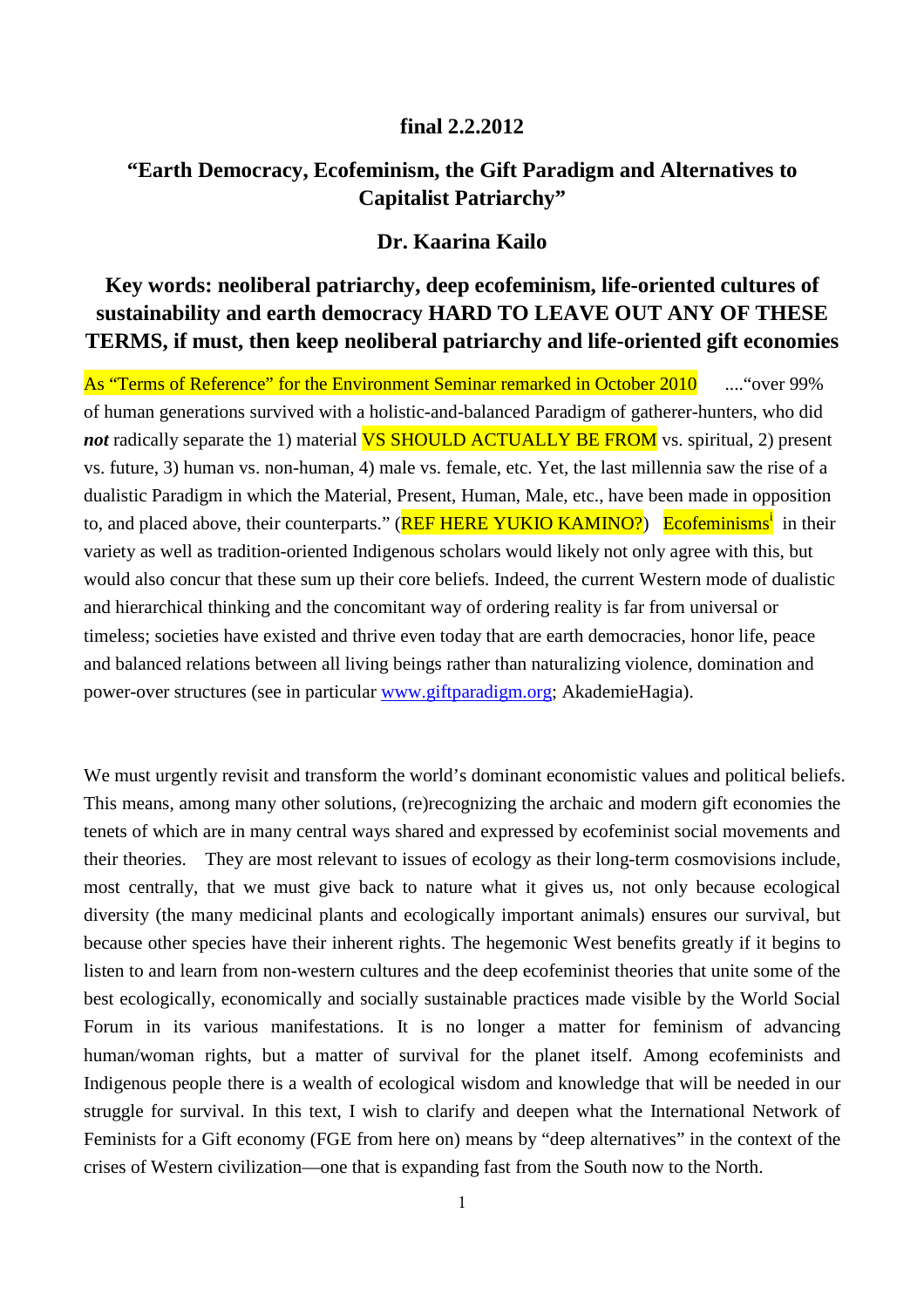#### International Network of Feminists for a Gift Economy (FGE)

I consider the above network to which I have belonged for twelve years to be exemplary of the kinds of ecological and social movements that provide a strong counterforce to neoliberal and patriarchal global forces. It is aimed at making visible and available already existing solutions to the planet's crises of ecology, food shortage, financial abuse of power, to name some of the most serious consequences of the geopolitics of domination and non-sustainability. The transformation of the global village towards a more just and eco-friendly way of life requires multidimensional changes in power relations and the neoliberal politics of appropriation affecting the taking over of the Commons in both their material and non-material manifestations (knowledge, immaterial culture, seeds, research etcetera). Diversity, justice and respect do not thrive under ego-oriented politics of patenting or hiding and making one's own another's knowledge. Robbery, greed and privatization are all connected. It is worth remembering the etymology of privatization (Lat. privare= to rob, to deprive someone of something) (Mies 2003). Neoliberal patriarchal capitalism can be summed up as including the following features in weaker or stronger forms depending on local application: it ensures continued profits by a) creating false needs to stimulate consumption, b) depriving people of their basic needs for water, food, land and housing to enforce dependency, submission and humility before the "invisible hand of the market".

The points raised at the beginning of this text by Kamino with their far-reaching ramifications have been a central core also of ecofeminist theories since the eighties and the current theories on masculation (Vaughan l997), theories of the gift and of matriarchal cultures (eg. Göttner-Abendroth 2003, Werlhof 2000, 2004, 2007, 2011, Kuokkanen 2007, Mann 2000, Kailo 2008). Indeed, the FGE network would agree with the "Terms of Reference" of the Environment Seminar that "**Globalization** emerged from the materialistic, tempo-centric and anthropocentric aspects of the modern Western Paradigm, which it is therefore essential to counter." (Kamino) Kamino. IN **SOURCES** 

#### Crises of Western patriarchal capitalism

The gradual dismantling of Nordic welfare states is the latest victory in capitalist patriarchy's strivings to dispossess also Northern women of the tax-funded public services that they need more than men (to be employed in decent waged labour, and to be able to combine family and work). The push towards the paradoxical socialization of private risk-taking and the simultaneous privatization of profits has resulted in an unprecedented redistribution of the world's resources, led by the financial elite of speculators and credit ranking agents. By limiting free access to health services, knowledge and education, by fencing the "Commons" and creating new forms of scarcity, neoliberalism creates demand and markets for elite profiteering. The world's free-flowing and predatory capital is looking endlessly for new investment opportunities and profit-increasing deals.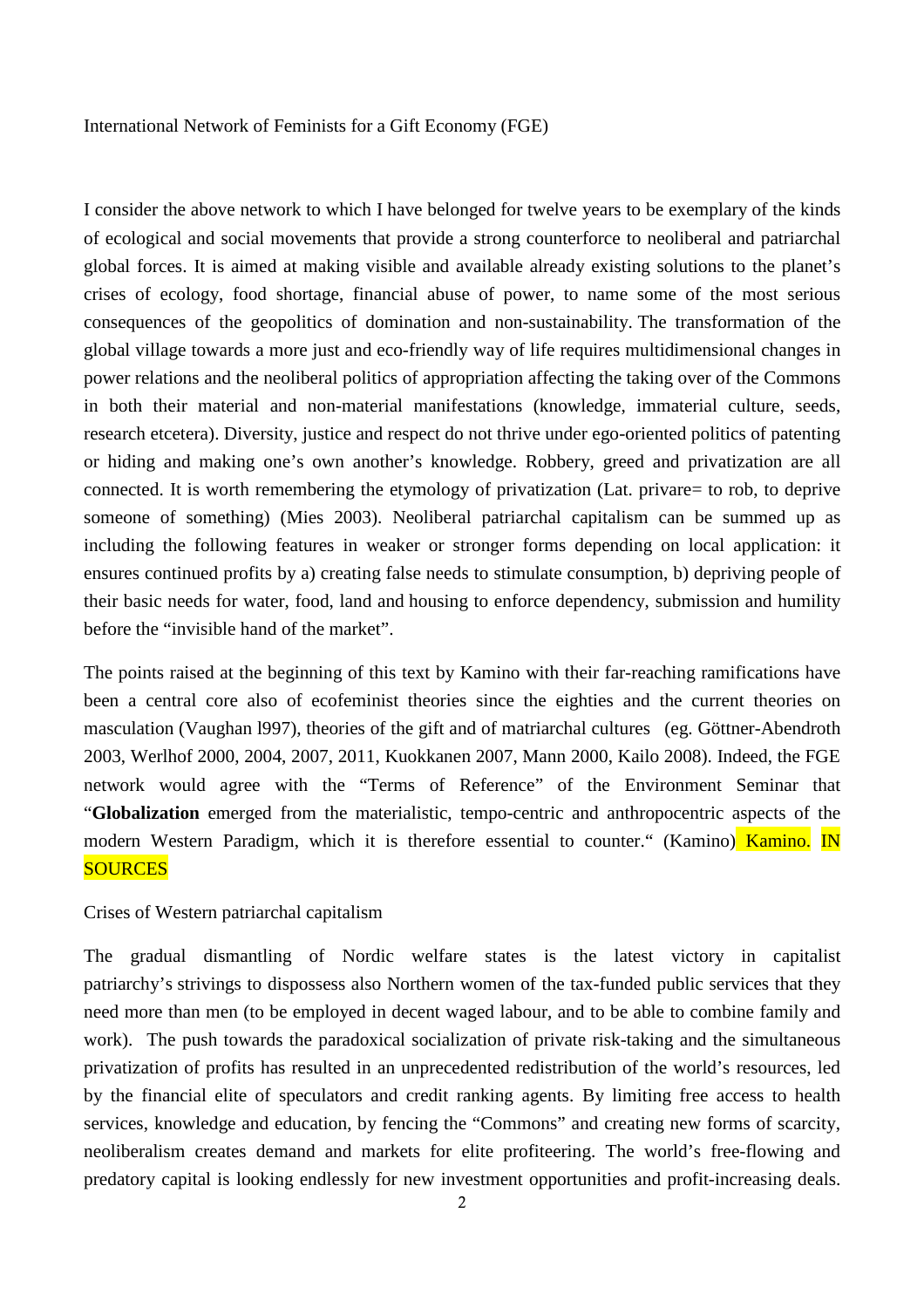The idea that land, nature, animals and vulnerable populations are there to be taken, appropriated and harnessed for mostly one-sided financial gain results from a utilitarian ethic of domination. Although individuals from any culture or of any gender can and have adopted these and other modes of domination, the culture and worldview socializing an individual has much more to do with the roots of multilevel violence than the focus on single men or women lets us understand. Cultures based on traditional ecological knowledge and women socialized with the rationality of care are on a practical and ideological level a far cry from predominantly male-dominated cultures. The brutal patriarchal core of capitalism and also of many left ideologies is revealed when we consider the honor/shame system of gendering and socialization in Native and non-native cultures, as just one example (Kailo 2004, 2005). Barbara Mann, a member of FGE has done an in-depth brilliant job of exposing the extent to which history, including Marxist appropriation of Iroquoian long-house matriarchies has been written by the winners (2000). It has excluded mile stone events in women's history and has distorted issues such as the birth place even of democracy (the Matriarchal Iroquoian Confederacy rather than the democracy of Greece that was limited to young elite men, Mann 2000).<sup>ii</sup> By virtue of their socialization to engage primarily in care work and nurturing, women have across cultures created and express a logic of care and gifting that has an interface of affinities with the more far-reaching vision of interconnectedness characterizing numerous Indigenous peoples even today. This is not to idealize motherhood but to recognize that this does predispose women to a less money and conquest-oriented logic than boys and men in particularly colonial nations. Those brought up on this "gift logic" include, based on culture, both men and women who believe that humans and animals are interdependent and that the core of a socio-cosmic contract means seeking to satisfy everyone's needs in the name of collective survival and wellness (including the rights of other species with their inherent rights). They do not grasp the Western notion of an "autonomous man" who, in fact, is dependent on women, mothers and nature. Capitalism creates false needs but is unwilling at the same time to satisfy those needed for survival. This is its core difference from the Gift paradigm. Although FGE has produced diverse perspectives and contributions to the "deep alternative", I focus on Claudia von Werlhof's recent writings, as I feel she well captures both what blocks and what heals the ecosocially sustainable future. Founder of the Planetary Movement for Mother Earth, she has stressed that one must theorize and analyze patriarchy AND capitalism together: failing to perceive the features they share has resulted in the inability of mainstream and even feminist scholars to identify the core of the western crises (2004, 2011). After all, she points out, the two not only share a time of being together on this earth for 500 years now, but are deeply related to each other as modes of masculated competition, ego-centeredness, individuality and a short-sighted emphasis on "progress" and "development" (see also Bennholdt-Thomsen, von Werlhof & Faraclas, 2001).

Patriarchy, like capitalism, is rooted in mastery over nature, over women and life-oriented worldviews, and has through gradual historical mind colonization and the manufacture of consent (Chomsky 1999) also developed a dominant form of consciousness, "the master imaginary" (Kailo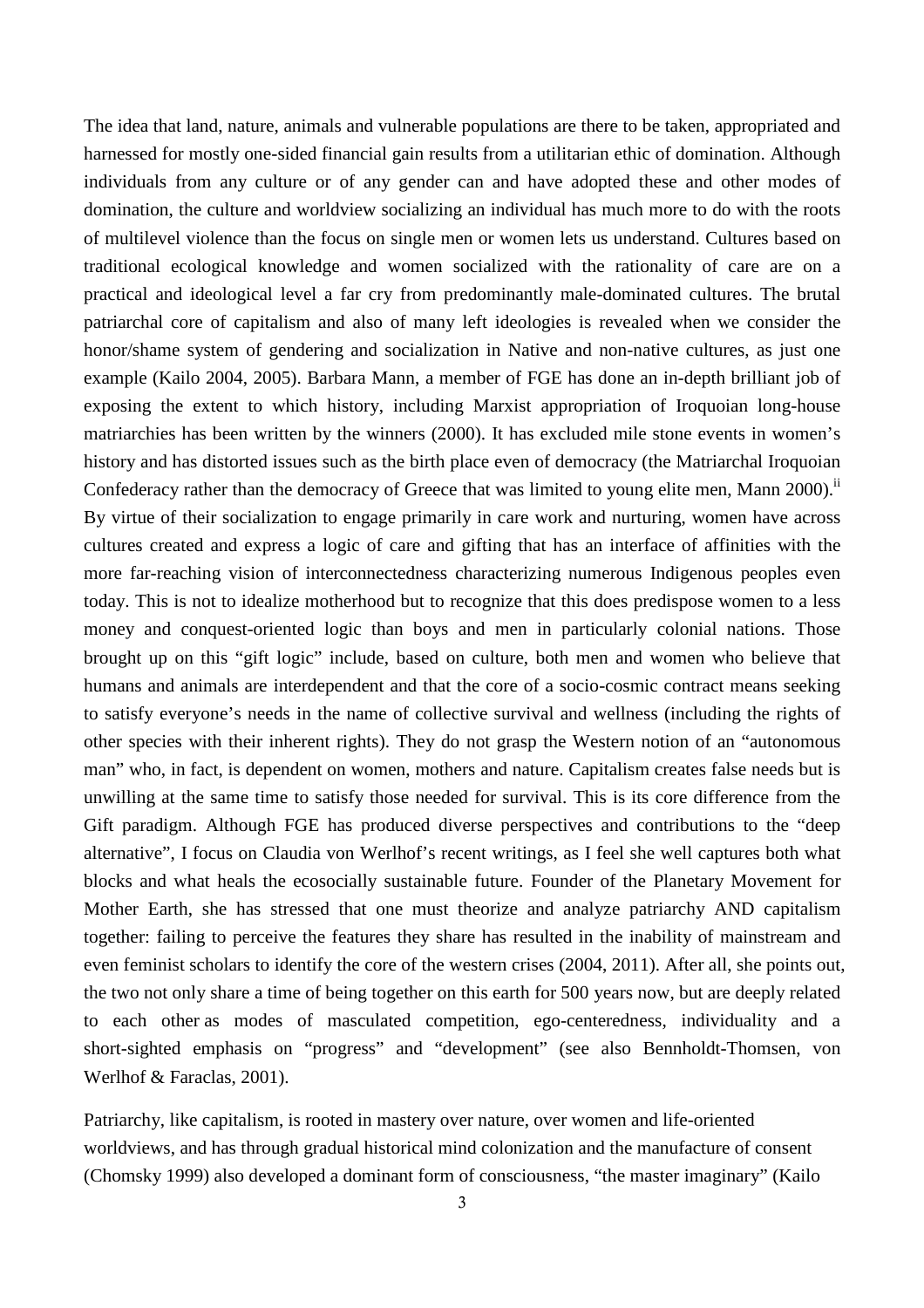2008). Of course, the advocates of this world view and order conceal their agenda as "progress" or in the case of the Church "rewards in the after-life". Citizens are manipulated to be flexible and patient and to submit to endless down-sizing projects, cost-saving deals and weaker worker rights in the name of "a better future", an improved competitiveness or other abstract goals that have not turned out to benefit the middle and lower classes.<sup>iii</sup> Recent studies of matriarchal societies or "societies of peace" by FGE (eg. Göttner-Abendroth 2003, 2007; Vaughan 2004, 2007) make visible such important findings as the following: patriarchal society as we know it, did not exist "as such" and independently from, or even before, matriarchal society. It began to develop after the armed invasion, violent conquest, and systematic destruction of matriarchal societies by armed hordes that had lost their own originally matriarchal culture after having been exposed to "catastrophic migration" (forced migration due to climatic changes and other catastrophes) (von Werlhof 2011). As Gimbutas (l994) has outlined, this process is reported from the fifth millennium B.C. onwards—concerning the "Kurgan" people and the other Indo-European migrations in general. As Werlhof sums it: "The development of patriarchal society is related to the invention of something that from then on has been called 'war,' and since then this world order has been dependent on the ongoing existence of war(s) even in so-called 'peace times.'" For Werlhof, the logic of patriarchy is that of war and subjugation, which means that all the social institutions from socialism to capitalism invented by patriarchy are principally drawn from and modeled on war experiences (2004). War is nothing less than an economy based on the plunder of other peoples' property, and on an always more systematic exploitation of those colonized or without real say in their lives.

One example. The reason for the disrespectful and abusive treatment of elderly women in western societies results from the patriarchal politics of appropriation and reversal—all of the values, beings, people(s) and practices associated with life-oriented cultures<sup>iv</sup> have been incorporated and systematically turned to their opposite. The manifestations of the matriarchal sacred have been recoded and labeled as agents of "pollution" (Douglas 1966), whence the stereotype of the "evil mother-in-law" or "the old witch". Clan mothers in matriarchal society had (and in many cultures like the Iroquois still have) control over the means of production, were the producers and distributors, the providers of concrete wealth and healing, life, food, and security. They were responsible for the integration of everyone into the community (Mann 2000). Most importantly, the Iroquoian Plenty Way as worldview expresses a relationship with food production and relations with nature that is the most ecologically sustainable model I have come across. Cultivation lands are not given over as private property but circulated to ensure every tribe's right to fertile land; furthermore, the surplus created by this agricultural model was intentionally given away to prevent envy and wars. The initiator of our network, Genevieve Vaughan, argues that furthermore, patriarchy invented "masculation" as a mode of psychology and language that naturalized two gendered but not biologically determined logics, that of masculated, competitive, ego-oriented exchange and of the more woman-oriented if not female exclusive gift giving, aimed primarily at fulfilling needs and establishing bonds with the other (Vaughan 1997).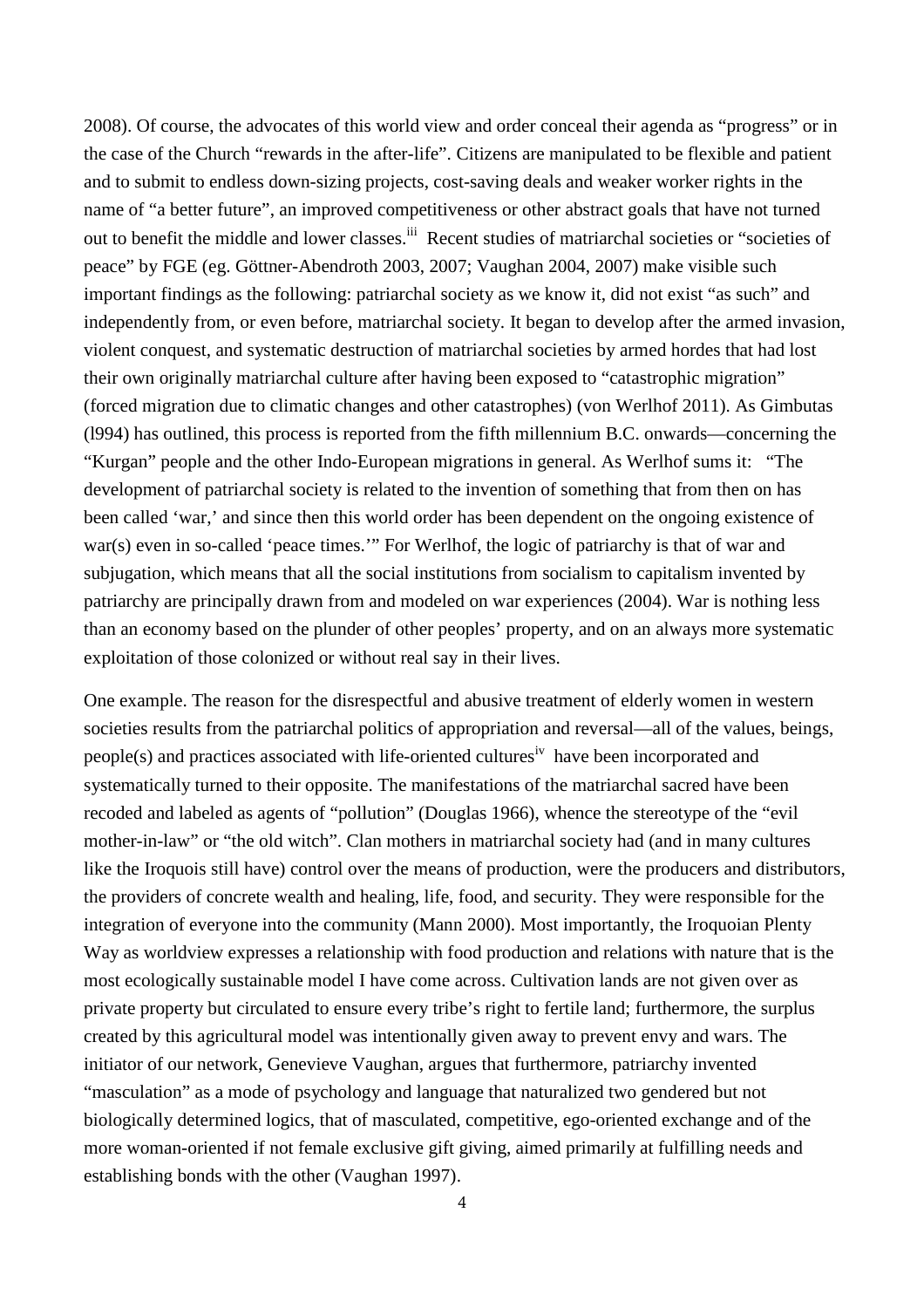Exchange as both a patriarchal and a capitalistic form of logic and rationality, values masculated realms of action, being, ways of living while looking upon women and nature as the other. It has involved a break with the matriarchal or gift giving social rules, traditions, and ways of living, which had existed from time immemorial. This "masculation" or assimilation to the master imaginary and its competitive values is more typical of western white boys' socialization (the norm of the 'homo economicus'), but has gradually been extended to all humans in most non-western cultures. Still, Indigenous, non-western and female culture offer even today the strongest opposition to this logic and way of carrying on commerce or living. This form of "rationality" is a central instrument of the assimilatory, mind colonizing practices characterizing corporate, neoliberal patriarchy.

Today we face the maldevelopment (Shiva in Mies & Shiva l990) of eco- and other crises which are the direct result of the "new colonization of the world" (Mies 2004, qtd. in Werlhof 2011), one that has been undemocratically pushed by governments since the l980s adoption of neoliberal restructuring. This policy consists in a "continuing process of primitive accumulation" (Werlhof 2004, 2011) that leads to a forced economic growth through the direct expropriation of the peoples of the globe and the globe itself. For Vaughan: "In order to reject patriarchal thinking we must be able to distinguish between it and something else: an alternative" (1997: 23). We have, indeed, sought to make visible the many cultures and wo/men who still identify with giving as a means of community creation, collective survival and needs-satisfaction rather than ego-centric exchange and hierarchical structures of domination (Vaughan 1997, 2000, 2007, Göttner-Abendroth 2008; www.giftparadigm.org).

#### Motherless creation

We can fortunately find vestiges of former matriarchal or gift circulating societies as a more hidden or unrecognized "second culture" left over or newly re-organized after patriarchal-capitalist appropriation of its worldview. This logic of other-orientation, solidarity, interdependency and communal responsibility can be observed everywhere. It contradicts, complements and gets used by the patriarchal order, but also helps it to exist, because a society without any matriarchal relations could simply not survive. The link between environmental movements and the Gift paradigm is that its philosophical starting point or logic is not that of profit and productivity, but of needs-satisfaction. Thus it also looks upon nature as that with which we are inherently connected through our human bodies, and that it needs to be taken care as much as humans. On the other hand, the logic of care implies ensuring the long-term survival of humans and animals, and hence is not given to short-term abuse of our dwindling planetary resources. However, currently patriarchy is seeking to complete the long process of negating matriarchal or matrilineal societies of peace in order to replace them with itself, a "pure" patriarchy, a pathological, destructive fiction and motherless utopia which is dragging all of us to the brink of extinction. Von Werlhof sees capitalism as the tool for the linear process of history in which women, nature, and life in general will finally be successfully replaced by the artificial products of capitalism and industry: gifts by exchange; subsistence goods by commodities;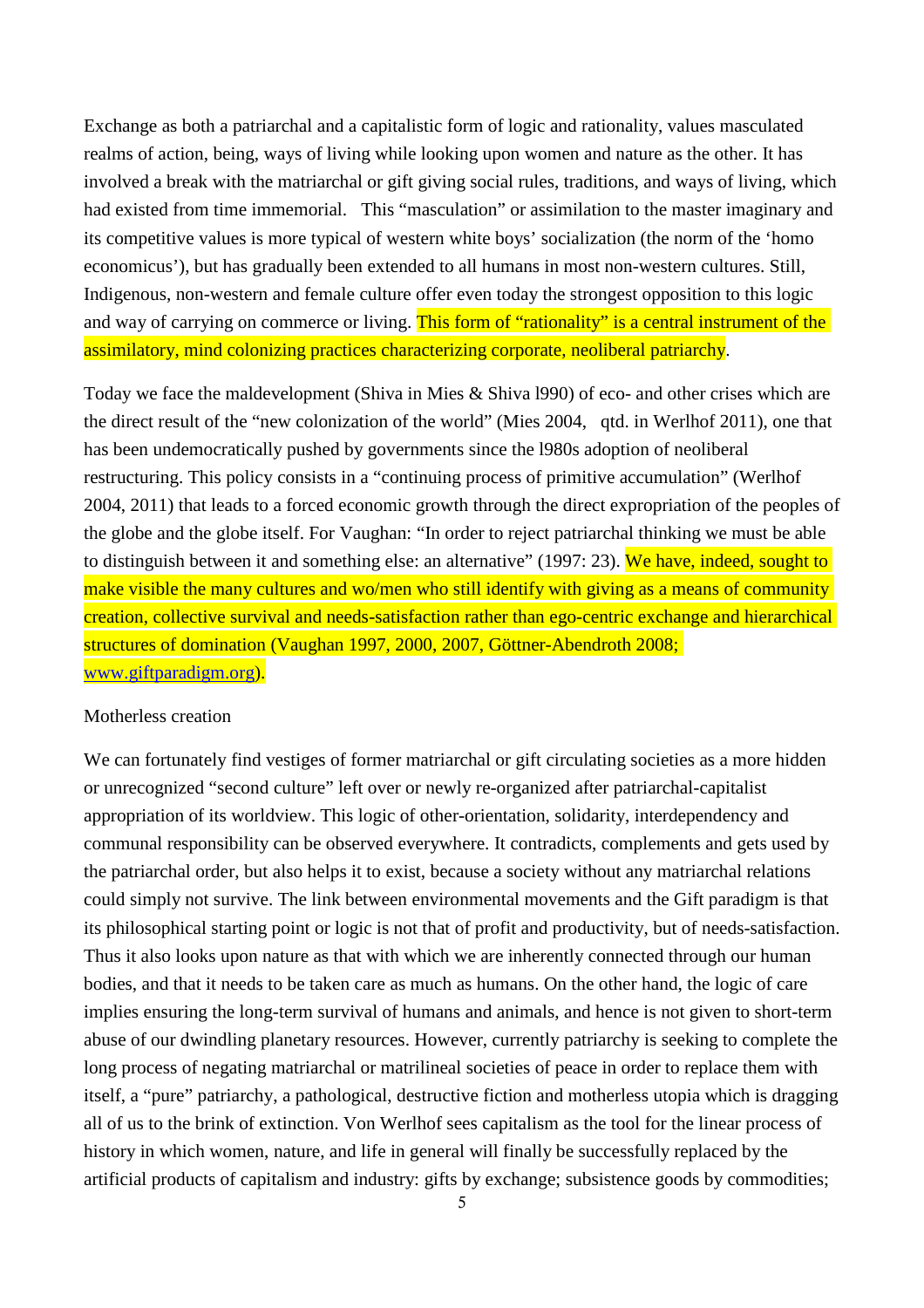local markets by a world market; foreign cultures by western culture; concrete wealth—gifts by money, machinery, and capital—the new abstract wealth; living labour by machines; the brain/rational thinking by "artificial intelligence"; women by sex-machines and "cyber-sex"; real mothers and/or their wombs by "mother-machines"; life energy by nuclear energy, chemistry, and bio-industry; and life in general by "artificial life" like genetically modified organisms (GMOs). The only problem that remains today consists in how to "replace" the elements and the globe itself and von Werlhof calls this race to the bottom "west end", the end point of a long process of patriarchal "alchemy" to usurp nature and reproductive labor and turn it into technological innovation (2004).

The telling symptoms of motherless creation from destruction are cloning, the very idea of reproductive technology, Franken-science with the short-sighted, commercially motivated gene manipulations and the unthinkable invention of such "male babies" as the atom bomb and terminator seeds (Corea 1980). The overwriting and appropriation of gift economies as forced gift provisioning to serve the wealthy is one of the main reasons for the depth of the crisis of in contemporary civilization. Since the norm of the human being as motherlike (Sumatra's *minangkabau*), as caring, maternal humanity is replaced by the harsh, me-first values and ways those positioned as subaltern must assume more and more of the care and gift labor that capitalist patriarchy both idealizes and abuses to its ends. While the gift logic's value is being eroded as "second class activity", the morality of the species is being destroyed in the name of unsustainable self-interest. Asian, Indian, African and other non-western cultures are under attack for their traces or full-blown gift economy values. Thus the matriarchal Mosuo of China are targets of predatory tourist colonialism; when the gift logic is turned into exchange, capitalist patriarchy can step in and destroy the vestiges of woman and nature-friendly ways of life (for peaceful societies see www.giftparadigm.com).

#### The deep ecofeminist alternative

In contrast, the deep ecofeminist alternative with its core of advancing earth democracy emerges from the ashes of the kind of capitalistic patriarchy that hails "creative destruction" as the motor of the creed of eternal growth, a clear fallacy in a world of limited resources. This masculated fantasy now shared by increasing numbers of western and non-western men and women needs to be replaced by indigenous cosmovisions and "rematriation." The latter Indigenous concept opposes the Western repatriation with "rematriation" as the "reclaiming of ancestral remains, spirituality, culture, knowledge and resources, mother Earth" (Muthien 2011). Indeed, we need to return our collective consciousness to the values and worldview of radically ecosocially sustainable interconnectedness, the good circle and mode of life that appreciates traditional ecological knowledge, oral stories, herbal medicine and grassroots healing, the natural rhythms of nature, local food production, ceremonial life, the arts, and rituals aimed at consolidating mutuality and eco-friendly living.

Language is not just a vehicle for communication but partakes itself of the ways in which we perceive each other and nature. The deep alternative we need is thus linguistic, discursive, political, and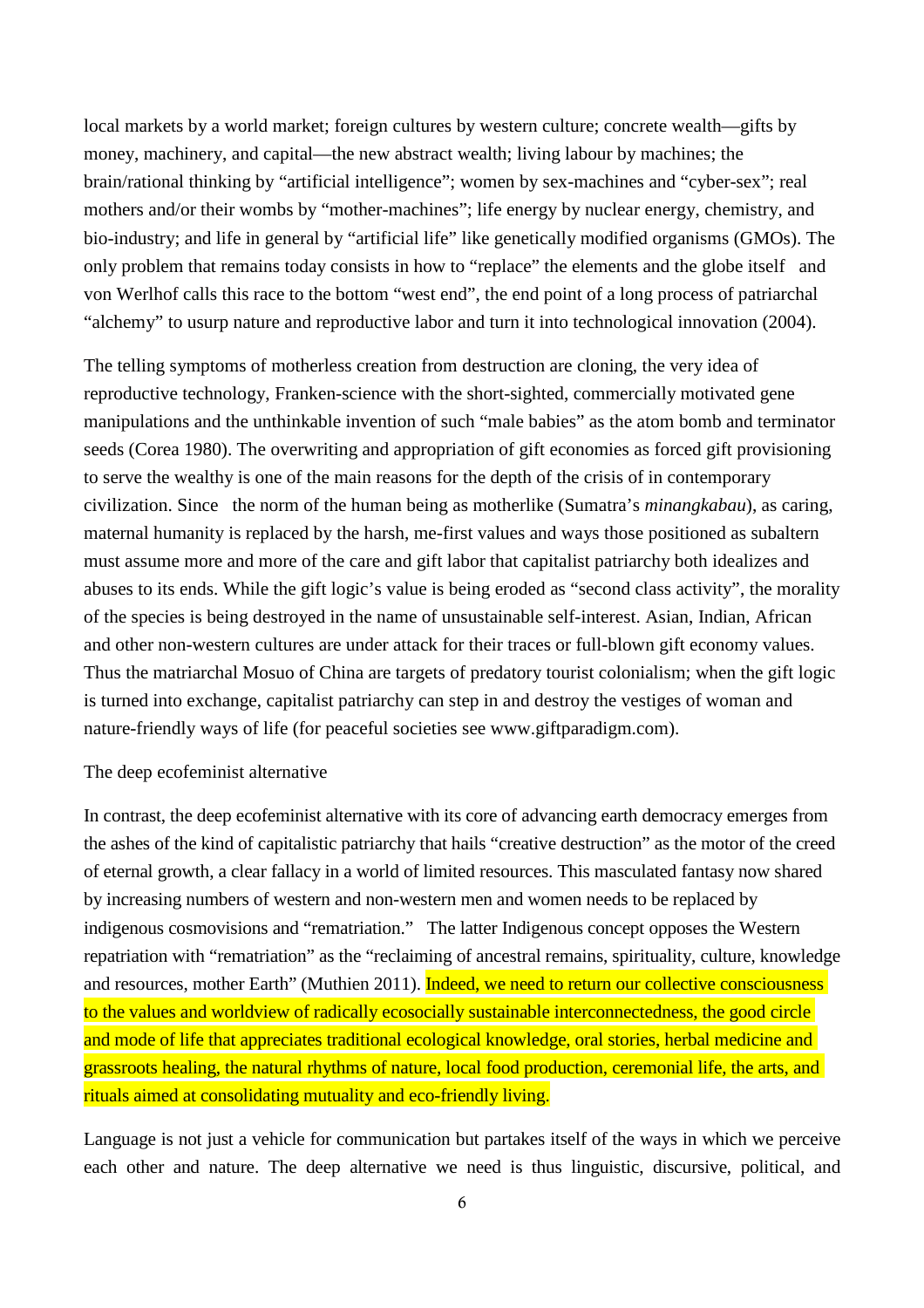psychological and we can chart the path towards the gift-based affinities across gender, species and culture only by combining all these strategies of transformation.

What is needed in the view of our network is nothing less than a "re-version of a perverted parasitic society and (wo)mankind" (Werlhof 2004) and a radical re-valorization of the sustainable gift economy as a logic and mode of living. Ecofeminists have been critical of the very notion of "cyborgs" (Haraway 1991), whereby the human-animal connection has been replaced by the human-machine representation, as if it really could liberate women from the nature that liberal feminists shy away from (Kailo 2005, 2007). The patriarchal "mother-father" as a "cyborg," which is the alchemical materialization of a metaphysical fiction has to be replaced by human norms that bring us back to the body, the spiritual, the earthly. Werlhof outlines the following preconditions for the deep alternative: "de-constructing patriarchal institutions, policies, economies, technologies, and ideologies; making visible matriarchy as the second culture and the gift paradigm, and recognizing their importance in everyday life; giving up the metaphysical Gnostic worldview, including the belief in patriarchal religions and the patriarchal philosophy of idealism-materialism; re-gaining a matriarchal spirituality that leads again to a recognition of the interconnectedness of all life; not defining technology/progress any longer as having to produce a substitute for life, women, and nature in general; not defining economy any longer as having to produce a "value" and a profit; recognizing that the paradise which is supposed to be invented, is already here" (2004). Werlhof sums up what most ecofeminists concur on: "It is the earth as the only planet in the known universe that is full of life and the only one on which human beings can survive … liberating ourselves from the idea that "material" [physical] life on earth is unimportant, sinful, humble, and something that has to be overcome; liberating ourselves from the delusion and the hubris that there can ever be a substitute for life and nature on earth…learning instead to live in commonality and organizing around egalitarian principles; taking seriously what we are doing in and to the world, and accepting our responsibility for the maintenance of life on the planet; learning to rehabilitate and love life, including our own, and the life of the earth; seeking creative ways for the maintenance and culture of life on the earth; acting in favour of and not in contradiction to them... learning that women can teach us a lot; giving up belief in patriarchy and joining with others in order to stop it; listening instead to the joyful song of mother earth" (Werlhof 2004).

This brief outline of the visions of one ecological and social movement cannot do justice to the individual richness of vision and the practical ways in which many of us already practice the gift. Still, I hope to have captured the essence of our shared beliefs across the divides of culture, continent, class, religion, sexual orientation and ethnicity. Unassimilated women of the South –those with the most expertise of survival under patriarchal capitalism and colonial conditions – are in my view the best spokespersons for the Gift Paradigm as a deep alternative. It is something we cannot afford not to heed—if we do not wish to have patriarchy have its cake and eat it too—complete the centuries of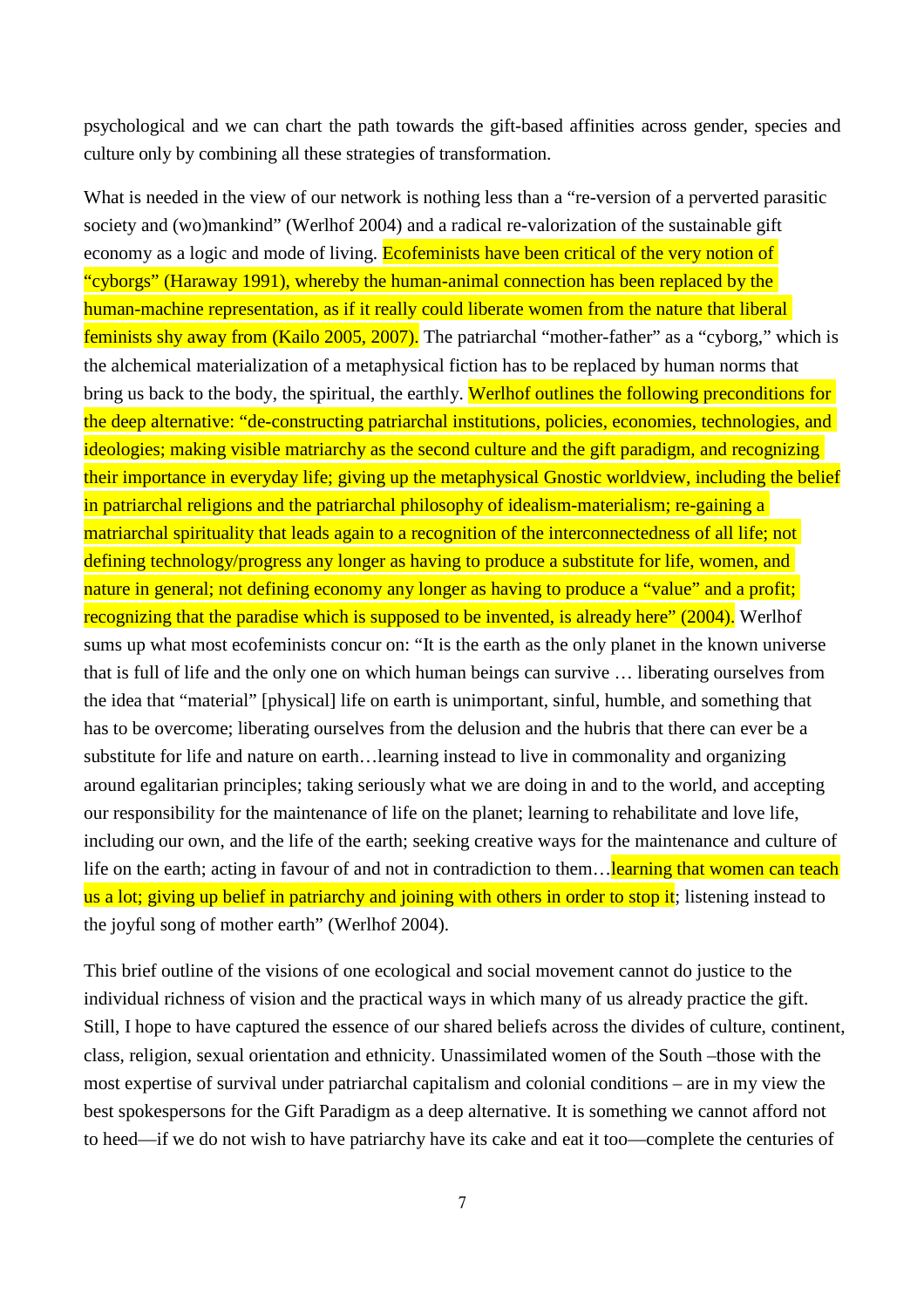matricide and self-destruction that can only lead to another realm patriarchy loves—death, annihilation, the planetary-end.

## References

Bennholdt-Thomsen, Veronika, Claudia von Werlhof and Nicolas Faraclas, eds. 2001.There is an Alternative: Subsistence and Worldwide Resistance to Corporate Globalization. London: Zed Books.

Chomsky, Noam. 1999. Profit Over People. Neoliberalism and Global Order. New York: Seven Stories Press.

Corea, Gena. 1980.The Depo-Provera Weapon. In *Birth Control and ControllingBirth: Women-Centered Perspectives,* ed. Helen B. Holmes, Betty B. Hoskins, and Michael Gross, 107-116. Clifton: Humana Press.

Douglas, Mary. 1966. Purity & Danger. An analysis of Concepts of Pollution and Taboo. London: Routledge.

Gimbutas, Marija. 1994. Das Ende Alteuropas. Der Einfall der Steppennomaden aus Sud- drussland und die Indogermanisierung Mitteleuropas. Innsbruck: Innsbrucker Beiträge zur Kulturwissenschaft Sonderheft 90.

Göttner-Abendroth, Heide, ed. 2003. "Gesellschaft in Balance. Dokumentation des 1 Weltkongresses för Matriarchatsforschung in Luxemburg. Stuttgart: Kohlhammer.

Goettner-Abendroth, Heide. 2007. "Matriarchal Society and the Gift Paradigm: Motherliness as an Ethical Principle." *Women and the Gift Economy: A Radically Different Worldview is Possible*. Ed. Genevieve Vaughan. Toronto: Inanna Press.

Haraway, Donna. l99l. "A Cyborg Manifesto: Science, Technology, and Socialist-Feminism in the Late Twentieth Century, in Simians, Cyborgs and Women, The Reinvention of Nature. Free Association Books, London. l49-83.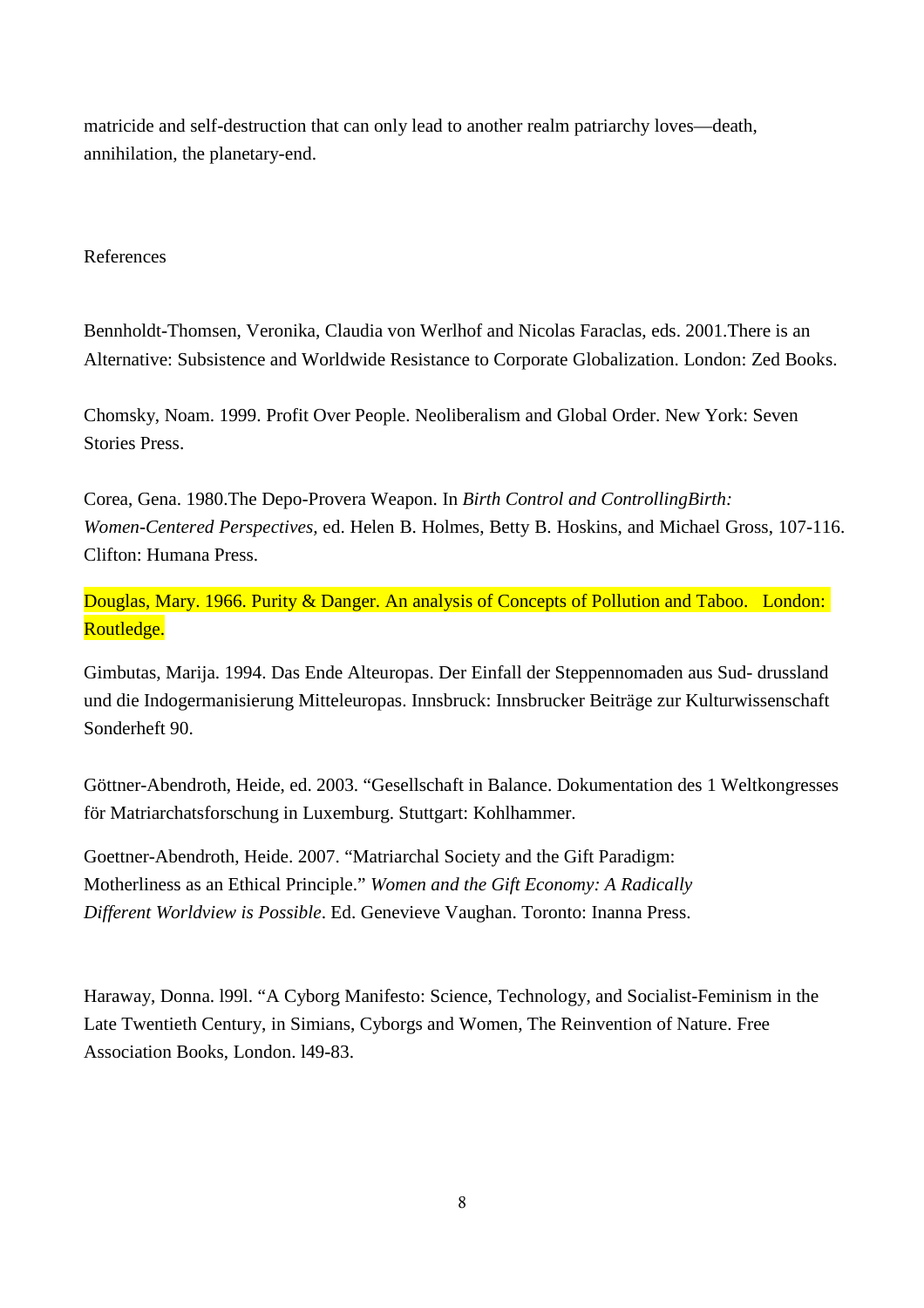Kailo, Kaarina. 2009. "Sustainable cultures of the Gift—a Feminist Perspective." *Sustainable Societies*, Ympäristö ja kehitys ry. (Environment and Development Association). Publication ordered by the Finnish Ministry of Exterior. Ed. Jarno Pasanen and Marko Ulvila. 1-16. l6 p.

Kailo, Kaarina. 2008. Wo/men and Bears—the Gifts of Nature, Culture and Gender Revisited. Toronto, Inanna Press.

Kailo, Kaarina. 2007. Pan Dora Revisited—from Patriarchal Woman-Blaming to a Feminist Gift Imaginary. " *Women and the Gift Economy*. *Another World View is Possible.* Ed. Genevieve Vaughan. Scarborough, Ont. York University, Inanna Press and Education. 50-71.

Kailo, Kaarina. 2007. "Cyber/Ecofeminism." *Encyclopedia of Gender and Information Technology. Exploring the Contributions, challenges, issues, and experiences of women in information technology. Idea Group Reference*. Ed. Eileen M. Trauth. Hershey, the Pennsylvania State University, USA, l72-177.

Kailo, Kaarina. 2005. "Ekososiaalinen kestävä tulevaisuus ja kyberekofeminismi – Naisnäkökulmia segregaation purkuun globalisaation kontekstissa." Leena Teräs, Vappu Sunnari & Kaarina Kailo (toim.) Koulutus, sukupuolisosialisaatio ja teknologia – näkökulmia segregaatioon. Oulun yliopisto, Kajaanin yliopistokeskus. 177-210. (Ecosocial sustainable future and cyberecofeminism—women's perspectives on the dismantling of segregation in the global context). Education, gendered socialization and technology—perspectives on gender-based segregation.

Kailo, Kaarina. 2004. "Honor Related Violence and/or Shameful Femicides within Patriarchal Sex/gender systems." AwareII. Increasing Teacher Trainees' Awareness of Sexualized and Gendered Violence—International Training Course on Sexualized and Gendered Violence. 2004. Coordinated by Oulu University, Women's Studies: http://wwwedu.oulu.fi/aware.

Kailo, Kaarina. 2003. Honor, Shame, Culture and Violence. From the Hidden Gender Contract towards Ecosocial Sustainability and Intercultural Peace. Unesco Conference on Intercultural Education. Jyväskylä. 15-18, *Conference Proceedings, ed. Johanna Lasonen and Leena Lestinen. Institute for Educational Research. University of Jyväskylä.* 

Kuokkanen, Rauna. 2007. Reshaping the University: Responsibility, Indigenous Epistemes, and the Logic of the Gift. Vancouver: University of British Columbia Press.

Lutz, Helmut. 1990. "Cultural Appropriation as a Process of Displacing Peoples and History." *The Canadian Journal of Native Studies* 10.2.: 167-182.

Mann, Barbara.2000. Iroquoian Women, the Gantowisas. New York, Lang.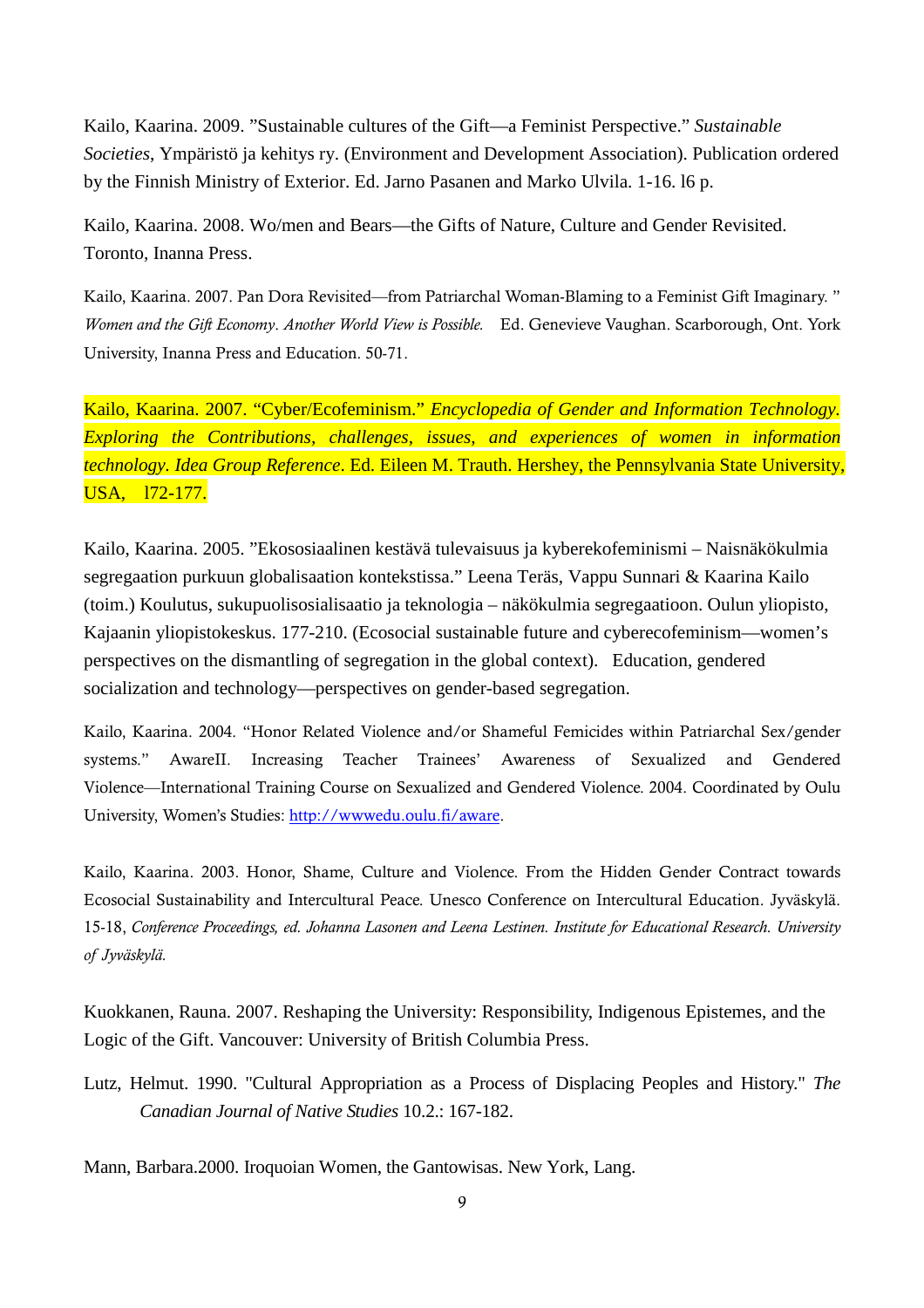Mies, M. 2003.Über die Notwendigkeit, Europa zu entkolonisieren', in C. von Werlhof, V. Bennholdt-Thomsen and N. Faraclas (eds.) *Subsistenz und Widerstand. Alternativen zur Globalisierung,* Wien: Promedia, 19-40.

Mies, M., Bennholdt-Thomsen, V., von Werlhof, C. 1988. *Women, the Last Colony*, London: Zed-Books; New Delhi: Kali.

Mies, Maria. 1986. *Patriarchy and Accumulation on a World Scale. Women in the International Division of Labour,* London: Zed Books.

Mies, M. and Shiva, V. 1993. *Ecofeminism*, London: Zed Books; Halifax, Fernwood Publications.

Muthien, Bernadette. 2011. "Rematriating Western Ways of Thinking and Practice." Women's Worlds, Congress in Ottawa, July l-7, 20ll. Paper presented at the session "Re-matriation".

Vaughan, Genevieve, ed. 2007. Women and the Gift Economy. Another Radically Different Worldview is Possible. Toronto: Inanna Publications and Education.

Vaughan, Genevieve, ed. 2004. *Il Dono/The Gift: A Feminist Analysis*. Special issue of *Athanor: Semiotica, Filosofia, Arte, Letteratura* 15 (8).

Vaughan, Genevieve. 1997. *For-Giving: A Feminist Criticism of Exchange*. Texas: Plainview/Anomaly Press, 1997. 9-69.

Werlhof, Claudia von. 2011. The Failure of Modern Civilization and the Struggle for a Deep Alternative. Frankfurt am Main, Peter Lang.

Werlhof, Claudia von. 2007. "No Critique of Capitalism Without a Critique of Patriarchy! Why the Left is No Alternative." Capitalism, Nature, Socialism 18 (1) March: 13-27. Wolf, Doris. 1994. Was war vor den Pharaonen? Die Entdeckung der Urmutter egyptens. Zurich: Kreuz.

Werlhof, Claudia von. 2004. "Patriarchy as Negation of Matriarchy: The Perspective of a Delusion." Paper presented at the First World Congress of Matriarchal Studies, Luxemburg 2003. www.gift-economy.org.

Werlhof, Claudia von, et al. 2003. *Die Diskriminierung der Matriarchatsforschung. Eine moderne Hexenjagd*. Bern: Amalia.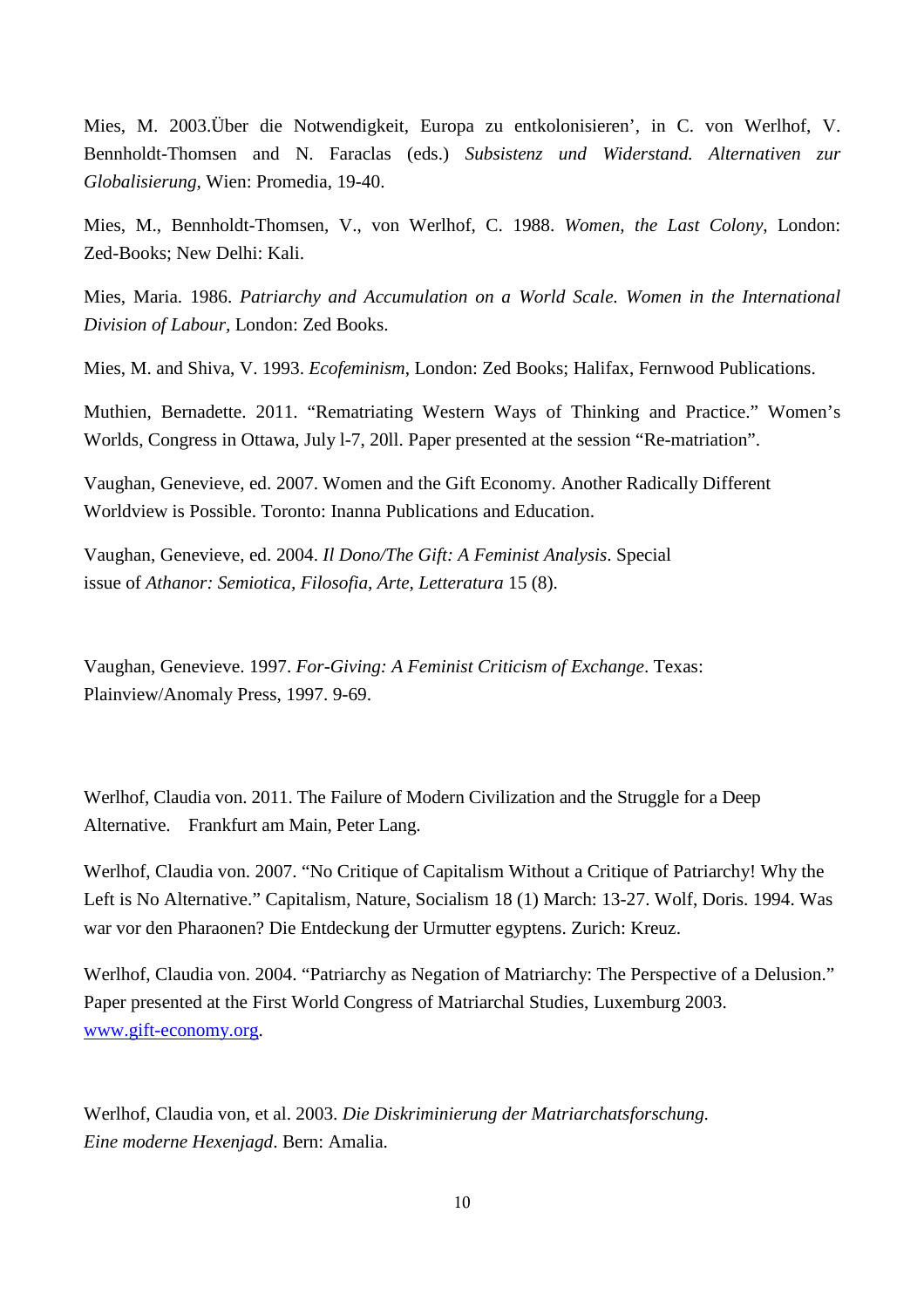Werlhof, Claudia von. 2000. "'Globalization' and the 'Permanent' Process of 'Primitive Accumulation.' The Example of the Multilateral Agreement on Investment (MAI)." Journal of World-Systems Research 6 (3) (Fall/Winter): 728-747.

#### www.akademieHagia.org

#### www.giftparadigm.org

 $\ddot{ }$ 

<sup>i</sup>Ecofeminism is an umbrella term covering many different feminist schools and movements ranging from liberal, cultural, postmodern, ecospiritual, Marxist, socialist, cyberecofeminist and radical to deep ecofeminist "schools.". The Bielefeld School that includes Claudia von Werlhof, Maria Mies and Veronica Bennholdt-Thomsen is closest in terms of membership to the FGE, and I personally identify strongly with the ecospiritual and deep ecofeminist school. Categories are always just that, rough efforts to group similar trends, and as such they fail to do justice to the overlap and commonalities across all the ecofeminist schools. What they do share is the view that the master identity or the patriarchal, mostly Western domination of both nature and women must both end as part of the same paradigm shift. The shared view is that the intersectional connections between all forms of subjugation and oppression reveal the ways in which a dominator and conquest- model of ecological and social relations creates unhealthy dualistic and hierarchical structures harmful to the most vulnerable groups, to animals and the entire ecosystem. On recent ecofeminist studies, see

iiBy "appropriation" is meant that someone, or even an entire culture adopts values, ideas, rituals or other phenomena not typical to them, as their own, without crediting the source. Adopting sacred rituals of Native people and re-selling or offering them as distorted New Age products is one example, but particularly Native Canadians have written about the multiple more subtle modes of appropriation affecting customs, clothing, ideas, symbols and other cultural items. Instead of listing these important works for lack of space I refer to the good analysis of cultural appropriation by Helmut Lutz (1990). Much has been written about the ways in which Christianity has demonized nature-peoples' and in particular their women's spirituality, taking their symbols and even clothing, but giving them a new, at worst, defamating meaning. Goddesses of Healing and Motherhood, for example, have been turned to the opposite as sources of disease or evil with Pandora's box as the prime Kailo, 2007, 50-71. Von Werlhof elaborates on these manifestations of appropriation in a most profound and scientific way (20l0) and the field of Goddess Studies does so likewise. I recommend the publications especially by scholars at the California Institute of Integral Studies in the US.

iiiThe bank and loan crises of Greece, Ireland, Portugal and soon the US epitomize the contradictions of securing the banking sectors' "competitiveness" by sucking European taxpayers. These sacrifices merely serve to make the rich richer and more competitive, at the expense of those gullible enough (or forced) to tighten their belts for the global elite. The plan for a permanent mechanism of financial stability at the EU following the debt crises is nothing less than a massive private project of seizing tax-payer money by the European banks and the IMF.